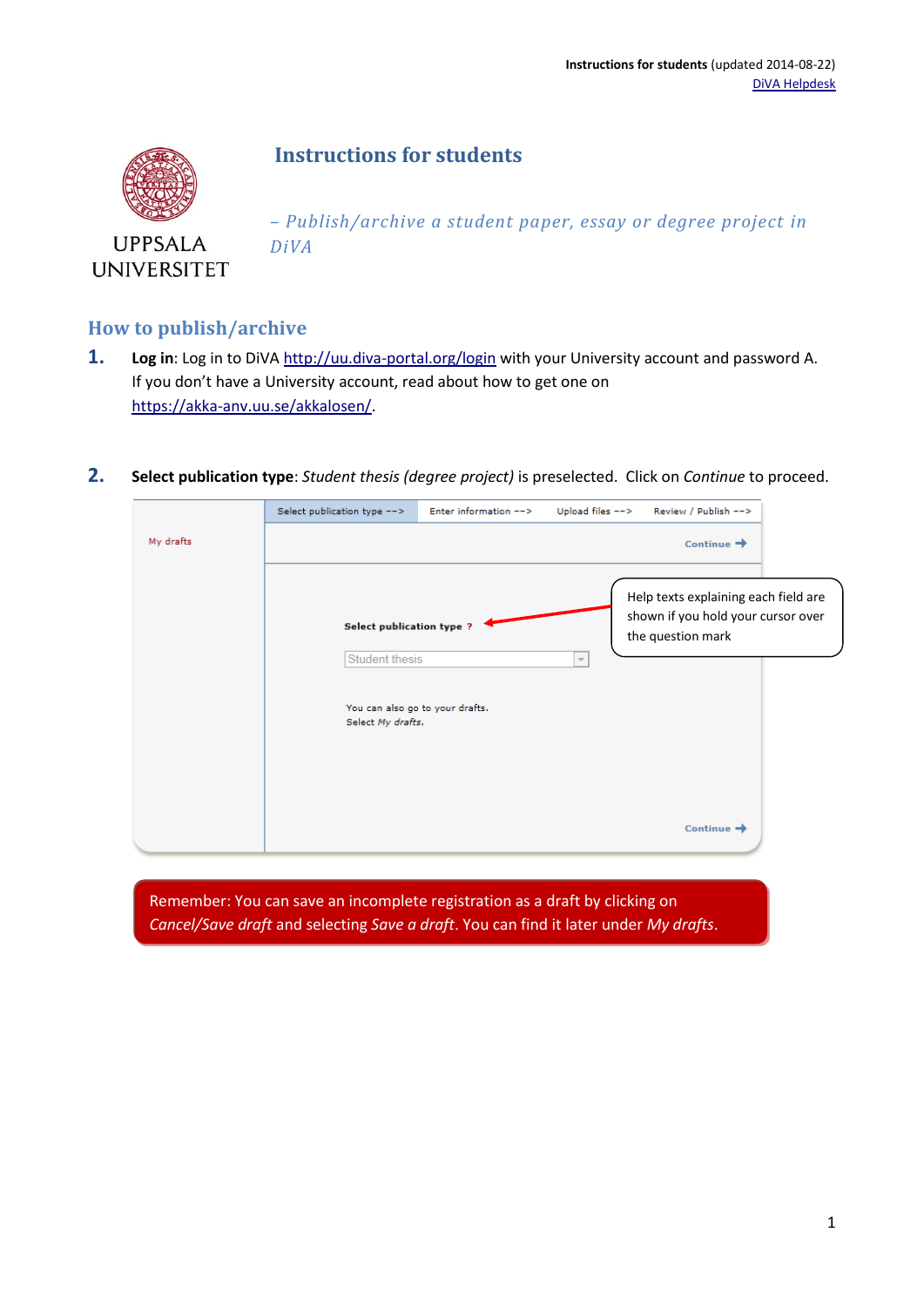Fields marked with red are required fields. Certain programmes or courses may require other fields. Ask at your department if you are unsure.

**3. Fill in your details**: Fill in the details about the author/authors.

Fill in your e-mail address in order to receive a confirmation when registration is complete as well as when your paper has been published and/or archived.

|                       | Select publication type -->                    | Enter information --> |                | Upload files --> Review / Publish --> |
|-----------------------|------------------------------------------------|-----------------------|----------------|---------------------------------------|
|                       | $\leftarrow$ Back                              | Cancel / Save draft   |                | Continue $\rightarrow$                |
|                       | Selected publication type: Student thesis      |                       |                | Change type »                         |
|                       | Author <sub>2</sub>                            |                       |                |                                       |
|                       | Get saved personal data » Save personal data » |                       |                |                                       |
|                       | Last name: *                                   |                       | Year of birth: | Year of death:                        |
| You can delete a      | Andersson                                      |                       |                |                                       |
| selected organisation | First name: *                                  |                       | Local User Id: |                                       |
| by clicking on the X. | <b>Anders</b>                                  |                       |                |                                       |
|                       | Department, unit or programme:                 |                       |                |                                       |
|                       | Choose organisation »                          |                       |                |                                       |
|                       | Institutionen för ABM, Department of ALM       |                       |                | x                                     |
|                       | Research group:                                |                       |                |                                       |
| If there are other    |                                                |                       |                |                                       |
|                       | E-mail:                                        |                       |                |                                       |
| authors, click on     |                                                |                       |                |                                       |
| Another author and    | Other university:                              |                       |                |                                       |
| fill in all details.  |                                                |                       |                |                                       |
|                       |                                                |                       |                |                                       |
|                       | Another author »                               |                       |                |                                       |

**4. Choose organisation:** Click *Choose organisation* and search or browse for your department or section. Select the lowest level in the hierarchy (if you choose a unit, the name of your department will be registered automatically).

|                    | ⊠<br><b>Choose organisation</b>                                                                                                                                                           |  |
|--------------------|-------------------------------------------------------------------------------------------------------------------------------------------------------------------------------------------|--|
|                    | Search ?<br>Search for department, unit or programme. The superior department will be set automatically.                                                                                  |  |
| Instructional film | english<br>Search                                                                                                                                                                         |  |
|                    | Faculty of Languages<br>Department of English                                                                                                                                             |  |
|                    | <b>Browse?</b><br>Navigate in the list by clicking on plus and minus. Choose department, unit or programme by clicking on the name.<br>The superior department will be set automatically. |  |
|                    | Show departments that are closed down<br>ы<br>UU                                                                                                                                          |  |
|                    | E.<br>Uppsala University<br>Disciplinary Domain of Humanities and Social Sciences<br>E<br>Faculty of Arts                                                                                 |  |
|                    | $\blacksquare$<br>Faculty of Educational Sciences<br>Ε<br>Faculty of Languages<br>Department of English                                                                                   |  |
|                    | It is vital that you select the correct department or unit from the list. Ask<br>at your department/unit if you are unsure which unit to choose.                                          |  |

**Other University**: Add information here only if you have completed your work at another university.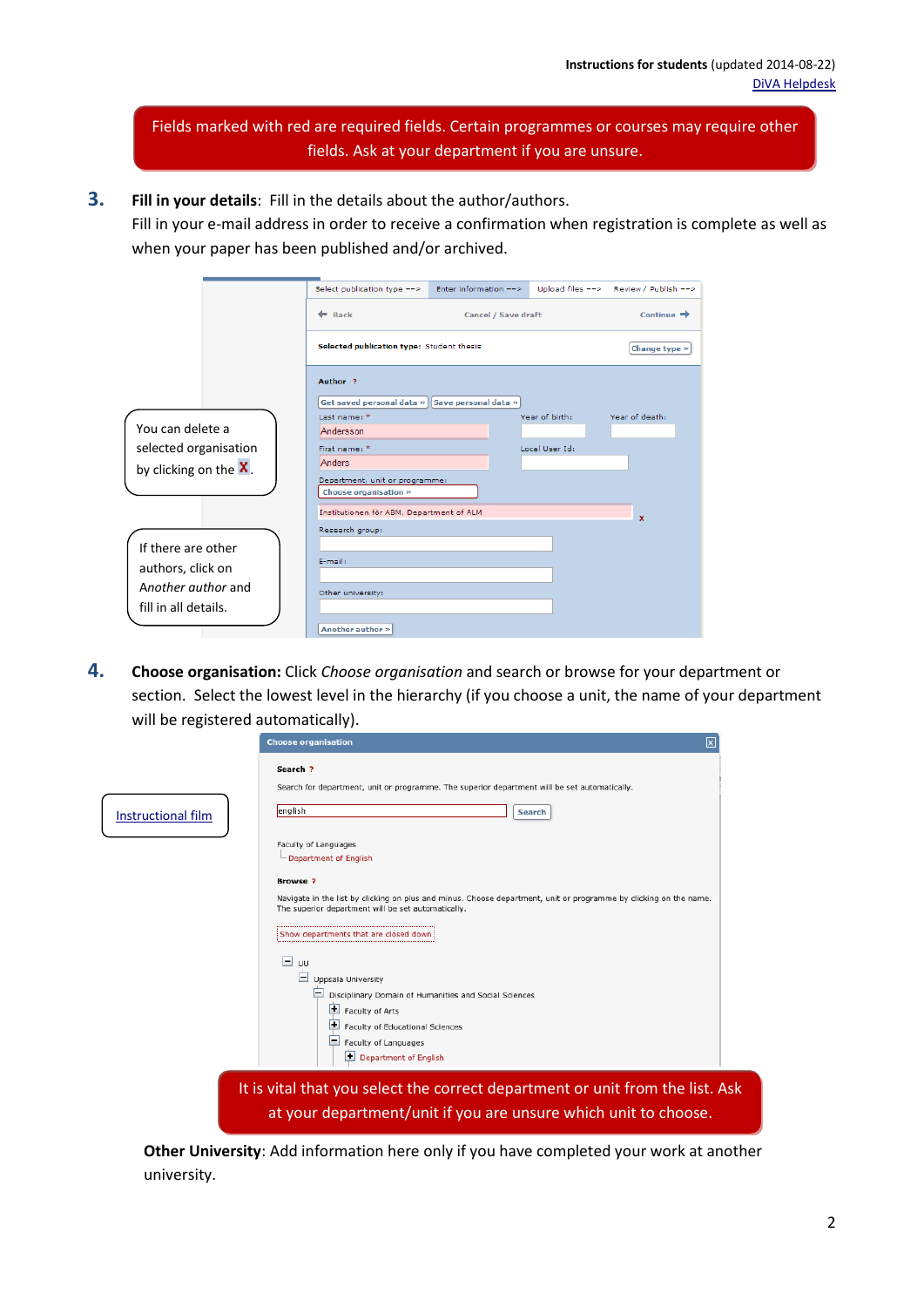**5. Cooperation:** If you have cooperated with a company or an external organisation, enter the name here.

| <b>Cooperation ?</b>         |  |
|------------------------------|--|
| External cooperation         |  |
| Partner: *                   |  |
| Volvo Group Truck Operations |  |
|                              |  |

**6. Title**: Enter the title and select the language of the title. **Alternative title**: If there is an alternative title in another language, enter it here.

| Title ?                  |               |                                                                                                                                                                                                     |  |                      |  |  |  |  |  |
|--------------------------|---------------|-----------------------------------------------------------------------------------------------------------------------------------------------------------------------------------------------------|--|----------------------|--|--|--|--|--|
|                          |               |                                                                                                                                                                                                     |  |                      |  |  |  |  |  |
|                          | Main title: * |                                                                                                                                                                                                     |  |                      |  |  |  |  |  |
|                          | The library   |                                                                                                                                                                                                     |  |                      |  |  |  |  |  |
|                          |               | $I \times_{\mathbb{R}} \mathbb{Z} \setminus \overline{\Omega}$ in $\widehat{\mathbb{Z}}$ and $\widehat{\mathbb{Z}}$ is a set $\widehat{\mathbb{Z}}$ in the set of $I \times \mathbb{Z}$             |  |                      |  |  |  |  |  |
| Subtitle:                |               |                                                                                                                                                                                                     |  |                      |  |  |  |  |  |
|                          |               | a creative meeting point                                                                                                                                                                            |  |                      |  |  |  |  |  |
|                          |               | $I \times_{2} X^{2} \Omega$ to the $[3]$ strik $[3]$ of $[1]$                                                                                                                                       |  |                      |  |  |  |  |  |
|                          | Language: *   |                                                                                                                                                                                                     |  |                      |  |  |  |  |  |
|                          | Engelska      |                                                                                                                                                                                                     |  |                      |  |  |  |  |  |
|                          |               |                                                                                                                                                                                                     |  | $\blacktriangledown$ |  |  |  |  |  |
|                          |               |                                                                                                                                                                                                     |  |                      |  |  |  |  |  |
|                          |               | <b>Alternative title ?</b>                                                                                                                                                                          |  |                      |  |  |  |  |  |
|                          |               |                                                                                                                                                                                                     |  |                      |  |  |  |  |  |
|                          | Biblioteket   |                                                                                                                                                                                                     |  |                      |  |  |  |  |  |
|                          |               | $I \times_{\mathbb{R}} \mathbb{Z} \setminus \overline{\Omega}$ in $\widehat{\mathbb{Z}}$ and $\widehat{\mathbb{Z}}$ is a set $\widehat{\mathbb{Z}}$ in the set of $I$                               |  |                      |  |  |  |  |  |
|                          |               |                                                                                                                                                                                                     |  |                      |  |  |  |  |  |
|                          |               |                                                                                                                                                                                                     |  |                      |  |  |  |  |  |
| Main title:<br>Subtitle: |               | en kreativ möteplats                                                                                                                                                                                |  |                      |  |  |  |  |  |
|                          |               | $I$ $\mathsf{x}_i$ $\mathsf{x}^2$ $\Omega$ $ \mathsf{B}\mathsf{B}\mathsf{B}\mathsf{B}\mathsf{B} $ $ \mathsf{H}\mathsf{B}\mathsf{B}\mathsf{B}\mathsf{B} $ $\mathsf{H}\mathsf{B}\mathsf{B}\mathsf{B}$ |  |                      |  |  |  |  |  |
|                          | Language:     |                                                                                                                                                                                                     |  |                      |  |  |  |  |  |
|                          | Svenska       |                                                                                                                                                                                                     |  | ۰                    |  |  |  |  |  |

**7. Degree:** Fill in the level of your paper and select the number of credits for the paper. The list shows the present system with *HE credits* (Higher Education). Select the name of your programme and subject/course if these are on the lists provided. Otherwise ignore these fields. **Other information:** Fill in the year and number of pages.

| Degree ?<br>Level: *                                                                     | Independent thesis Advanced level (degree of Master (Two Yea |                                                                    |  |
|------------------------------------------------------------------------------------------|--------------------------------------------------------------|--------------------------------------------------------------------|--|
| University credits: *<br>20 credits / 30 HE credits                                      |                                                              | $\overline{\phantom{a}}$                                           |  |
| Educational program:<br>Master Programme in ALM<br>Subject / course:<br>Another degree » | Library and Information Science                              | $\overline{\phantom{a}}$<br>$\overline{\phantom{a}}$               |  |
| <b>Content category</b><br>Artistic work                                                 |                                                              |                                                                    |  |
| <b>Other information ?</b><br>Year: *<br>69<br>2011                                      | Number of pages:                                             | Enter the number of the last page<br>number printed in your paper. |  |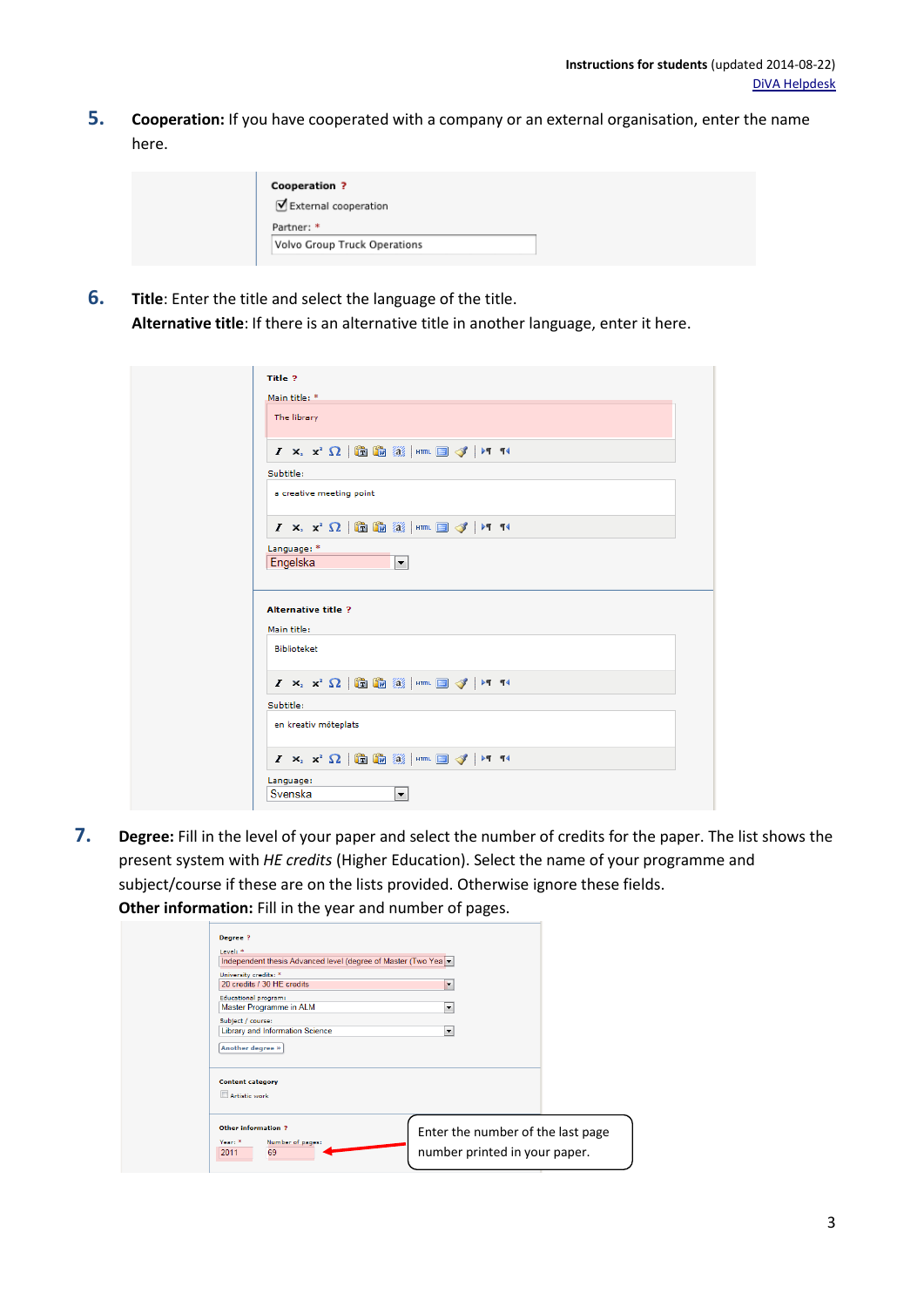**8. Series:** If the paper is part of a series, select the title of the series from the list and specify the number of your paper in the series. If the series is not on the list, fill in the field called *Other series*.

| Series ?<br>Title of series/ISSN:<br>$\overline{a}$ | $\overline{\phantom{a}}$ |  |
|-----------------------------------------------------|--------------------------|--|
| Other series ?<br>Title of series:                  |                          |  |
| ISSN:                                               |                          |  |
| No. in series:                                      |                          |  |

**9. Identifiers**: Ignore these fields if your department has not provided special instructions.

| URI: urn:nbn:se:uu:diva-230323 |                       |  |
|--------------------------------|-----------------------|--|
| ISRN:                          |                       |  |
|                                |                       |  |
| Local ID:                      |                       |  |
|                                |                       |  |
| Archive number:                |                       |  |
|                                |                       |  |
| DOI:                           |                       |  |
|                                | Free full-text        |  |
| URL:                           |                       |  |
|                                |                       |  |
| URL label:                     |                       |  |
|                                | $\Box$ Free full-text |  |
| Another URL »                  |                       |  |
| Libris ID:                     |                       |  |
|                                |                       |  |
|                                |                       |  |
|                                |                       |  |

**10. National subject category:** Choose the appropriate subject category by clicking on the button. You can either search or browse for subjects. Delete a chosen category by clicking **x**.

| National subject category *?                                       |   |
|--------------------------------------------------------------------|---|
| Choose national subject category »                                 |   |
| Biblioteks- och informationsvetenskap; Information Studies (50805) | x |
|                                                                    |   |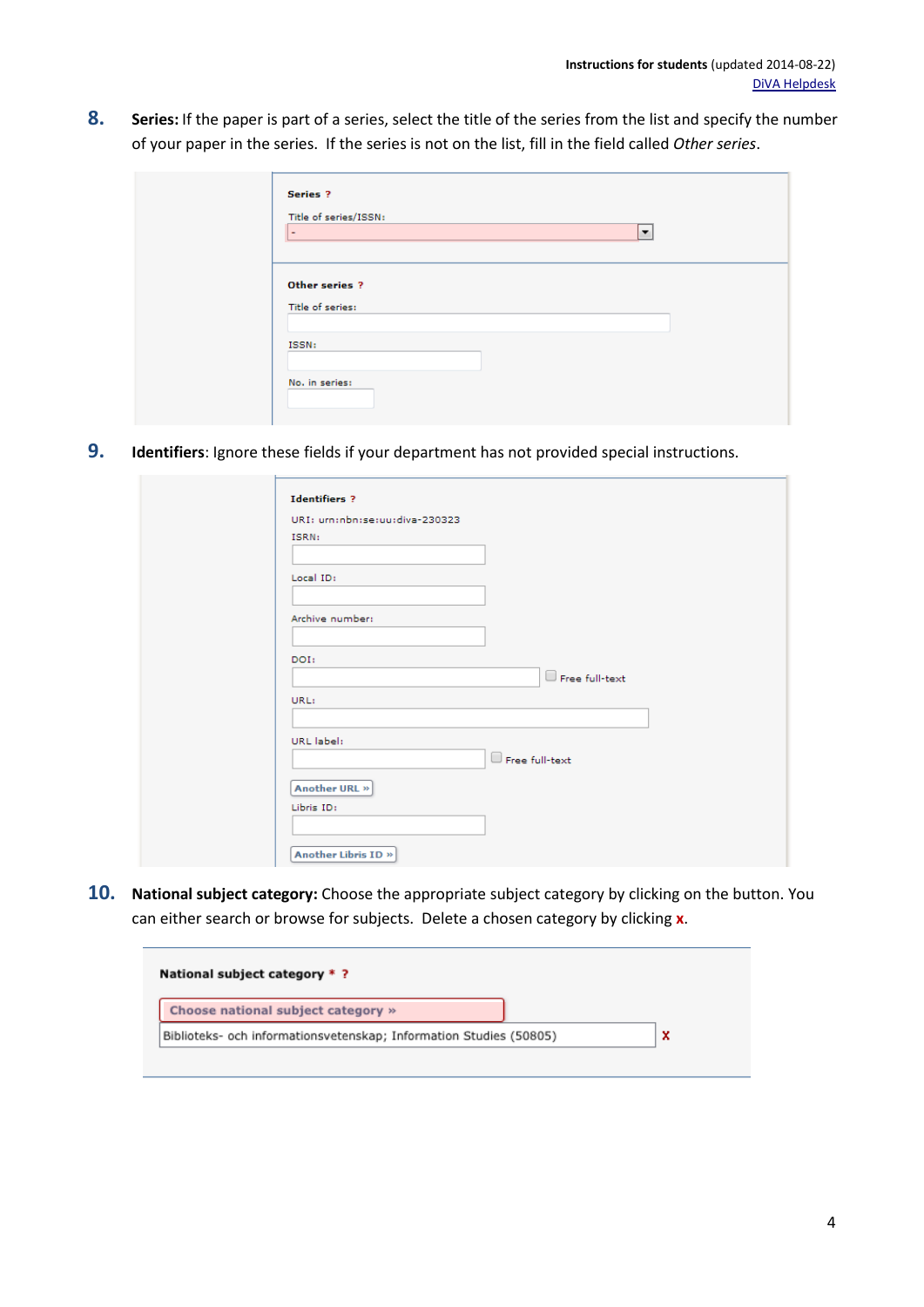**11. Keywords:** Add keywords to help others find your paper. Use commas to separate keywords. **Abstract:** Write or paste an abstract/summary. You can enter both keywords and abstracts in several languages.

| architecture, library buildings, libraries<br>Language:                                                                                       |                                                                                                                                                                                                     |
|-----------------------------------------------------------------------------------------------------------------------------------------------|-----------------------------------------------------------------------------------------------------------------------------------------------------------------------------------------------------|
| ۰                                                                                                                                             |                                                                                                                                                                                                     |
| Keywords in another language »                                                                                                                | Click to add keywords<br>in several languages.                                                                                                                                                      |
| Part of project ?                                                                                                                             |                                                                                                                                                                                                     |
|                                                                                                                                               |                                                                                                                                                                                                     |
| Another project »                                                                                                                             |                                                                                                                                                                                                     |
|                                                                                                                                               |                                                                                                                                                                                                     |
|                                                                                                                                               |                                                                                                                                                                                                     |
|                                                                                                                                               |                                                                                                                                                                                                     |
| Abstract ?                                                                                                                                    |                                                                                                                                                                                                     |
| <b>B</b> $I \times_{\mathbb{R}} \mathbb{1} \times \mathbb{R}^2$ $\vert \cdot \vert \cdot \vert \cdot \vert \cdot \vert \cdot \vert$ Paragraph | $\lvert \cdot \rvert$ (b) (b) (b) $\lvert \Omega \rangle$ ) here. Efter $\lvert \mathcal{J} \rvert$ ) to the                                                                                        |
|                                                                                                                                               | A large part of research about libraries and library buildings in Sweden has been focused on                                                                                                        |
|                                                                                                                                               | how the building looks not how it functions with the library. The aim with this master's thesis<br>is to study how a library building is functioning and how its users are experiencing it. This is |
|                                                                                                                                               | studied in three libraries, Kungliga tekniska högskolans bibliotek, Sambiblioteket in<br>Härnösand and Vitterhetsakademiens bibliotek. With the questions of how they were planed,                  |
|                                                                                                                                               | what did the libraries want from the new building and which of these demands were realized.<br>The theory and method will are inspired from Daniel Koch and Inger Bergström. I have visited         |
| Path:                                                                                                                                         | <b>Words: 120</b>                                                                                                                                                                                   |
| Language:                                                                                                                                     | Click to add abstracts                                                                                                                                                                              |
| Engelska<br>۰                                                                                                                                 |                                                                                                                                                                                                     |
| Another abstract »                                                                                                                            | (summaries) in<br>several languages.                                                                                                                                                                |

**12. Supervisor and examiner:** Fill out the details about supervisor and examiner. You do not need to add the ORCID identifier.

| Supervisor ?                                            |                 |
|---------------------------------------------------------|-----------------|
| Get saved personal data »<br>Save personal data »       |                 |
| Last name:                                              | Academic title: |
| <b>Morales</b>                                          |                 |
| First name:<br>Local User Id:                           |                 |
| <b>Maria</b>                                            |                 |
| ORCID:                                                  |                 |
| Department, unit or programme:<br>Choose organisation » |                 |
| Other university:                                       |                 |
| E-mail:                                                 |                 |
|                                                         |                 |
| Another supervisor »                                    |                 |
| Examiner <sub>2</sub>                                   |                 |
| Get saved personal data »<br>Save personal data »       |                 |
| Last name:                                              | Academic title: |
| Holm                                                    |                 |
|                                                         |                 |
| Local User Id:<br>First name:                           |                 |
| Harald                                                  |                 |
| ORCID:                                                  |                 |
| Department, unit or programme:                          |                 |
| Choose organisation »                                   |                 |
| Other university:                                       |                 |
|                                                         |                 |
| E-mail:                                                 |                 |
|                                                         |                 |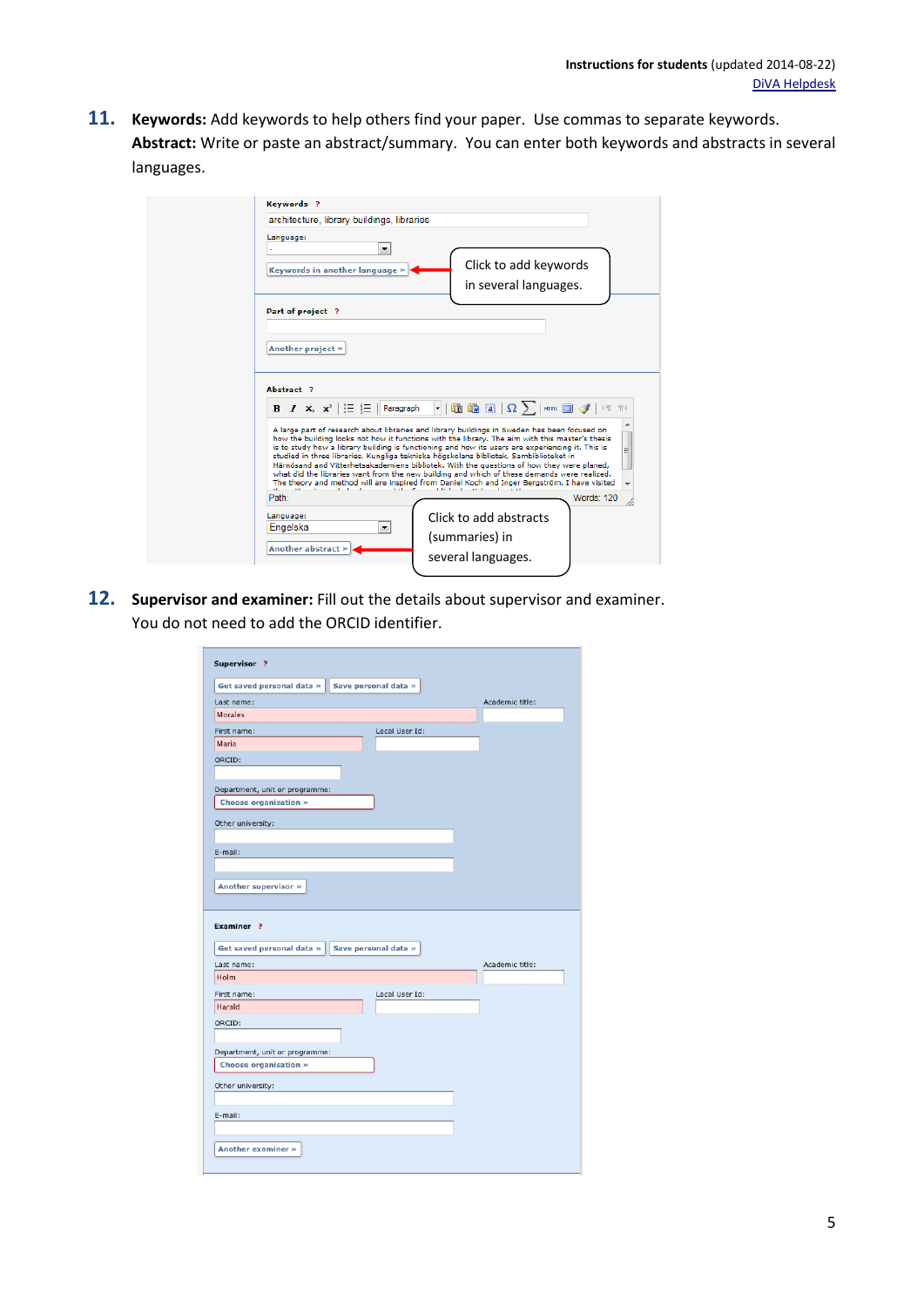You do not need to complete the *Presentation* field*.*

| Date:    | Б | Language:<br>×. | $\blacktriangledown$ |
|----------|---|-----------------|----------------------|
| Room:    |   |                 |                      |
| Address: |   |                 |                      |
| City:    |   |                 |                      |
|          |   |                 |                      |
|          |   |                 |                      |
| Note ?   |   |                 |                      |

**13. Upload your file**: Upload your paper in **PDF-format** (A4). This is where you can manage the visibility of your file in DiVA. "Make freely available now" is preselected. No changes are necessary if your paper doesn't need any special arrangements. "Make freely available" includes archiving the file in DiVA. If you would like to make your file visible on a specific date, select the option "Make freely available later" and choose the appropriate date. If you want only your reference to be visible in DiVA, select "Only for archiving".

|                             | Select publication type --> Enter information -->                                                                                                                                                                                                                                                                                                                   |                       | Upload files $-->$                                                                                                                | Review / Publish -->   |
|-----------------------------|---------------------------------------------------------------------------------------------------------------------------------------------------------------------------------------------------------------------------------------------------------------------------------------------------------------------------------------------------------------------|-----------------------|-----------------------------------------------------------------------------------------------------------------------------------|------------------------|
|                             | $\leftarrow$ Back                                                                                                                                                                                                                                                                                                                                                   | Cancel / Save draft   |                                                                                                                                   | Continue $\rightarrow$ |
| Select fulltext<br>and pdf. | <b>Upload file ?</b><br><b>Title:</b><br>Type: *<br>fulltext<br>▼<br>Give the file a name:<br>Registration number:<br>$\Box$ Secrecy<br>When should the file be made freely available? *<br>(6) Make freely available now (open access)<br>Make freely available later<br>Only for archiving<br>Print-on-demand<br><b>Digitized</b><br>Choose File   No file chosen | pdf (application/pdf) | Date:<br>Upload your paper by<br>clicking on Choose file<br>and selecting your<br>paper. The paper must<br>be in PDF-format (A4). | ▼                      |
|                             |                                                                                                                                                                                                                                                                                                                                                                     |                       |                                                                                                                                   |                        |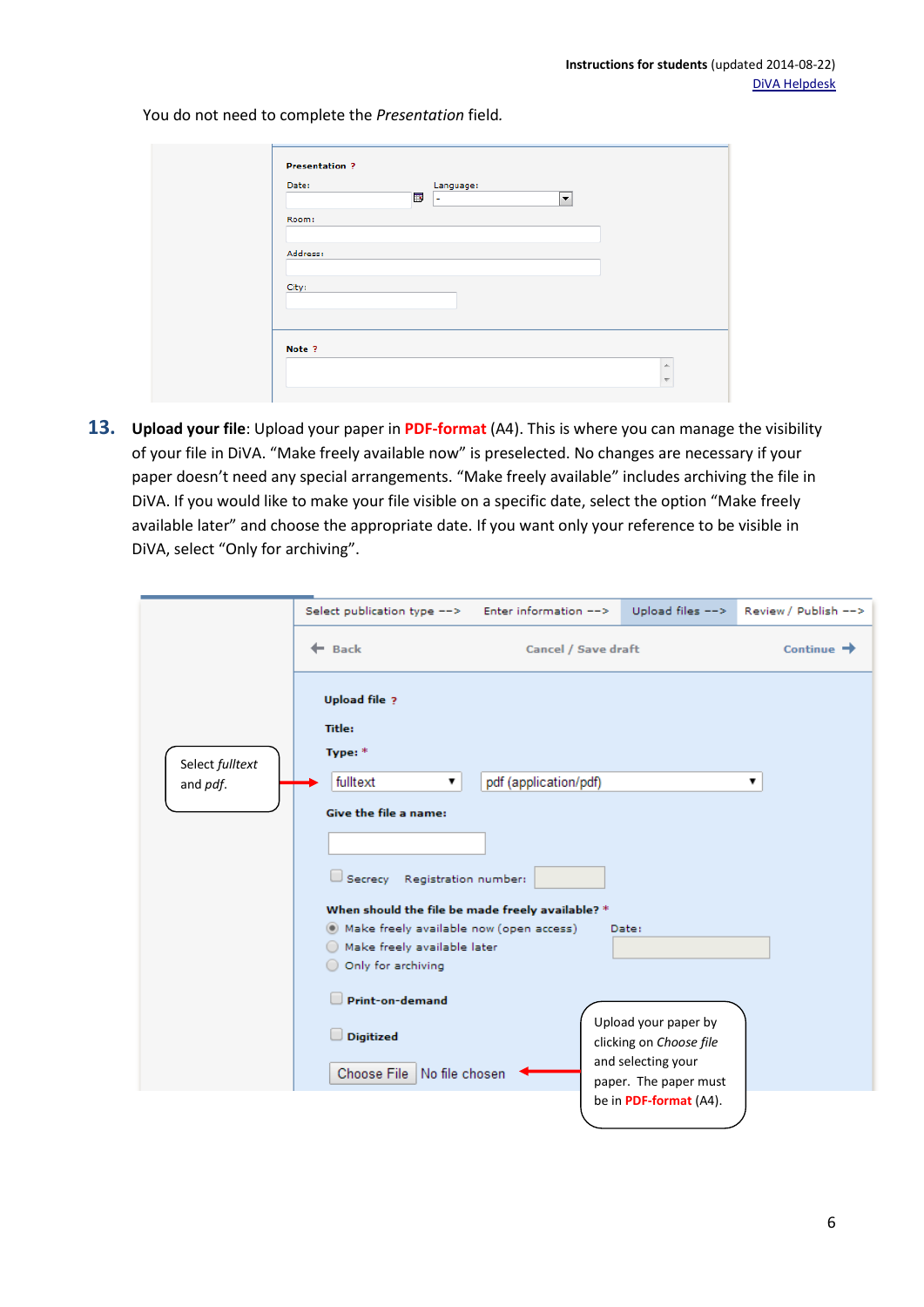**14.** Once your file is uploaded - read the conditions for electronic publishing and tick the box to acknowledge your acceptance. If you have chosen "Only for archiving*"*, you will not be asked to accept any publishing conditions.

| Tick to accept<br>the publishing<br>conditions. | <b>Uploaded files ?</b><br>fulltext<br>$\overline{\mathcal{J}}$<br>I accept the publishing conditions »<br>Message to the DiVA administrator | The file should be made available now. | 序<br>×<br>Click here if you<br>need to edit the<br>file information. |
|-------------------------------------------------|----------------------------------------------------------------------------------------------------------------------------------------------|----------------------------------------|----------------------------------------------------------------------|
|                                                 | ← Back                                                                                                                                       | Cancel / Save draft                    | Continue $\rightarrow$                                               |

**15. Review/Publish**: Check if all details are filled in correctly. If you want to change something, use the link *Edit information* or click on *Back* to return to the form and make the necessary changes.

|                    | Select publication type $-->$ | Enter information $-->$                | Upload files $-->$                                                                                                                                                         | Review / Publish --> |  |
|--------------------|-------------------------------|----------------------------------------|----------------------------------------------------------------------------------------------------------------------------------------------------------------------------|----------------------|--|
| « Edit information | $\leftarrow$ Back             | Cancel / Save draft                    |                                                                                                                                                                            | Submit               |  |
|                    | Author:                       |                                        | Andersson, Anders (Uppsala University,<br>Disciplinary Domain of Humanities and Social<br>Sciences, Faculty of Arts, Department of ALM)<br>*anders.andersson@student.uu.se |                      |  |
|                    | Title:                        | The library : a creative meeting point |                                                                                                                                                                            |                      |  |
|                    | Alternative title(sv):        |                                        | Biblioteket : en kreativ möteplats                                                                                                                                         |                      |  |
|                    | <b>Publication type:</b>      | Student thesis                         |                                                                                                                                                                            |                      |  |
|                    | Language:                     | English                                |                                                                                                                                                                            |                      |  |
|                    | Level:                        | Master (Two Years))                    | Independent thesis Advanced level (degree of                                                                                                                               |                      |  |

**16. Check the file:** Make sure it is possible to open the uploaded PDF-file.

| Files<br>fulltext | Click on "fulltext" to<br>open your uploaded file<br>fulltext |        |
|-------------------|---------------------------------------------------------------|--------|
| Back              | Cancel / Save draft                                           | Submit |

**17. Submit:** When you are satisfied click on *Submit*.